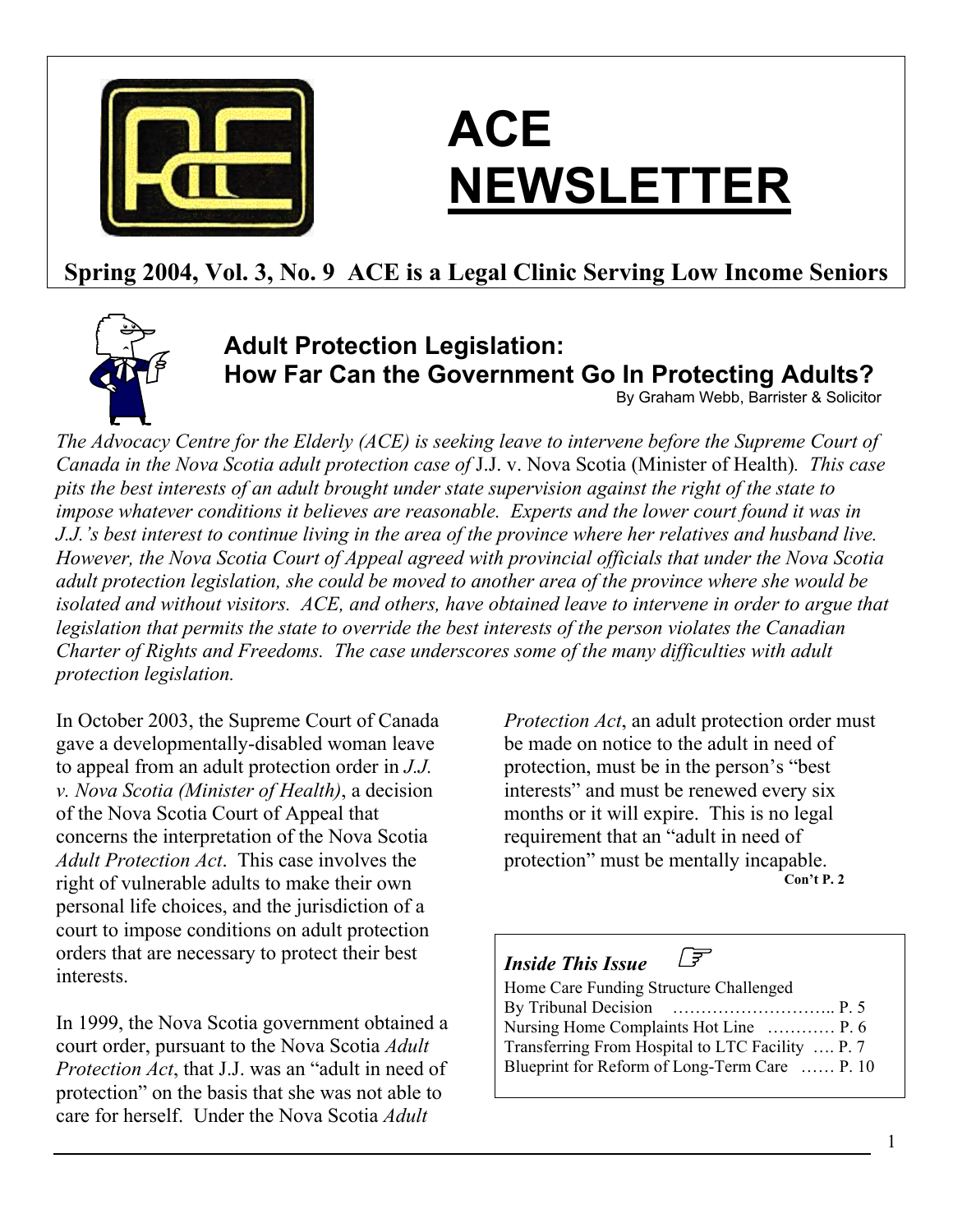In 1999, when an adult protection order was first obtained, J.J. was a 31-year-old married woman who had lived in Dartmouth, Nova Scotia her entire life. She had a long-standing mental illness and developmental disability that resembled a mild form of autism. J.J. had been hospitalized in 1998, and under this adult protection order, she continued to receive longterm inpatient hospital care in Dartmouth.

While in hospital, J.J.'s parents visited her weekly. Her husband, who is also developmentally disabled, visited her in hospital nearly every day, and J.J. stayed with him overnight at his home once each week. J.J. lived co-operatively with other hospital patients, and earned unsupervised passes into the community. While in hospital she obtained her very first job at a sheltered workshop in Dartmouth.

J.J.'s good progress in hospital caused her psychiatrist, occupational therapist, social worker and primary nurse to conclude that she no longer required inpatient hospital care, and that she should be placed back into the community. They felt that continued institutionalization could harm her progress and cause her to deteriorate. Rather, her caregivers felt that J.J. needed placement in a "small options" home, which would give her a detailed plan for structure, supervision and support that she required in a community-based setting.

Unfortunately, in 1996 the Nova Scotia government had stopped funding community placements of the type that J.J. required. The funding freeze came in the form of a moratorium that was imposed while the Nova Scotia government studied its community placement programs. By 2000 the moratorium was still in effect and a government-funded community placement was not available for J.J.

In 2000 the Nova Scotia government also decided to close the Dartmouth-area hospital where J.J. resided. When J.J.'s adult protection order came up for a six-month renewal, the Nova Scotia government applied to court to move her to another hospital 125 km away. J.J. had never lived in the area of the new hospital, and did not wish to go there. Her parents are of limited means and would not be able to see her weekly. Her husband, who also is of limited means and is not able to drive, would not be able to see her easily, if at all.

The Nova Scotia Supreme Court (Family Division) found that an involuntary move so far from her home would be highly disruptive to J.J.'s life, and would not be in her best interests. It decided in April 2002 that the Nova Scotia government does not have a unilateral power without restriction to intervene in the life of an adult in need of protection. It renewed the adult protection order but imposed a restriction prohibiting the government from placing J.J. in a facility outside of the Halifax-Dartmouth area.  **Con't P. 3** 

The **Advocacy Centre for the Elderly (ACE)** is a legal clinic for low income seniors 60 years of age and over, funded by Legal Aid Ontario. ACE is incorporated as a non-profit corporation under the name "Holly Street Advocacy Centre for the Elderly Inc.".

**Charitable Registation No. 0800649-59** 

**ACE Chairperson:** Keith Lee-Whiting **Executive Director:** Judith A. Wahl

**Newsletter Editor:** George T. Monticone

All submissions to **ACE Newsletter** should be made to: The Editor ACE Newsletter Advocacy Centre for the Elderly 2 Carlton Street, Suite 701 Toronto, Ontario M5B 1J3

Telephone: (416) 598-2656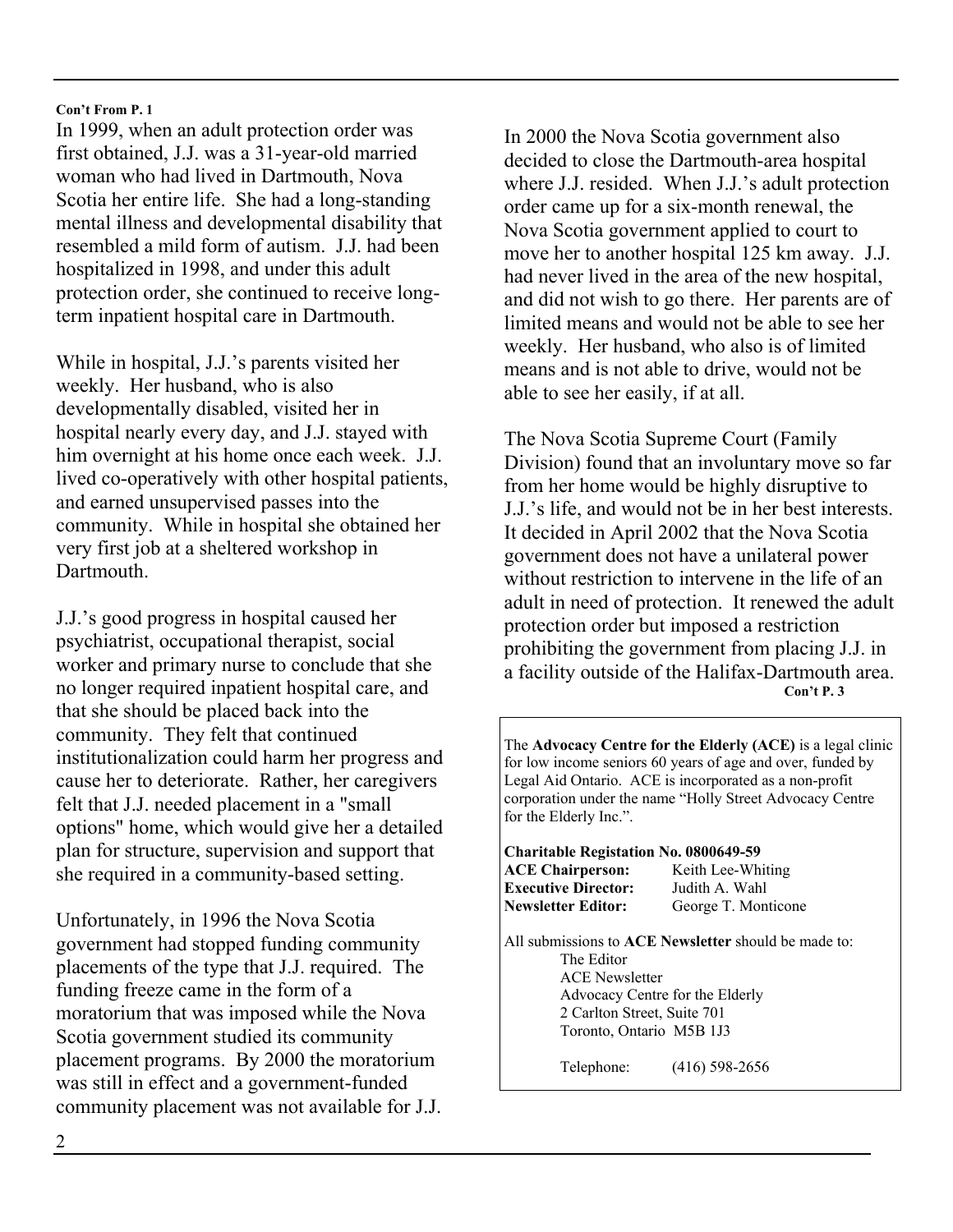The Nova Scotia government appealed the restriction imposed on its adult protection order. In February 2003, the Nova Scotia Court of Appeal allowed an appeal, returned the application to the Nova Scotia Supreme Court for reconsideration and struck out the restriction placed by the lower court on the adult protection order.

The Nova Scotia Court of Appeal found that the lower court had "no jurisdiction to order the Minister to adopt and finance any other plan" than the placement offered by the Minister. It held that "although the proposal [for community placement suggested by J.J.'s caregivers] . . . is probably in her best interest as found by the trial judge, it is not one being offered or approved by the Minister and no other person or agency has agreed to fund it." Therefore the Nova Scotia Court of Appeal held that "the choices available are the Minister's plan or no plan" at all.

Lately, the Nova Scotia government has decided (based on expert evidence) that J.J. is no longer in need of protection. It did not apply to renew the adult protection order when it last came up for renewal, and the order has lapsed. J.J. is no longer under the protection of the Nova Scotia government.

The Nova Scotia *Adult Protection Act* was debated in the Nova Scotia legislature in 1985, and enacted in 1989. It was introduced in response to a movement of seniors' groups to bring about adult protection legislation that would be designed to protect the "best interests" of vulnerable adults. It is sadly ironic that in the interpretation and implementation of this legislation, the best interests of an adult in need of protection may be so easily ignored by the draconian choice endorsed by the Nova Scotia Court of Appeal.

The interpretation of the Nova Scotia *Adult Protection Act* has an immediate and significant importance to Ontarians. In the last two sessions of the Ontario legislature, the Honourable Rick Bartolucci, who was then an opposition member but is now the Ontario Minister of Northern Development and Mines, introduced two private members' bills, Bill 230 (December 2002) and Bill 30 (May 2003), proposing an *Adult Protection Act* for Ontario that is very similar to the Nova Scotia act. It would have allowed the government of Ontario to intervene in the lives of vulnerable adults on the very same basis as the Nova Scotia *Adult Protection Act*. The Ontario legislation would also create a duty to report elder abuse and neglect to the Director of an Adult Protection Office. This same mandatory reporting requirement is in place under the Nova Scotia law.

Reported cases in Nova Scotia show that adult protection orders are most often made in response to situations of neglect, without proof of abuse or mental incapacity. As in the case of J.J., these adult protection orders do not offer any additional community-based supports and resources that would have a positive influence on the life of the vulnerable adult. In extreme cases the orders only serve to institutionalize already marginalized adults.

The Canadian Association for Community Living and People First of Canada, represented by ARCH, and ACE acting on its own behalf, have been granted leave to intervene by the Supreme Court of Canada in the *J.J. v. Nova Scotia (Minister of Health)* appeal. CACL, People First of Canada and ACE would all submit that an adult protection order which involuntarily moves J.J. away from her home and family is, as the trial

**Con't P. 4**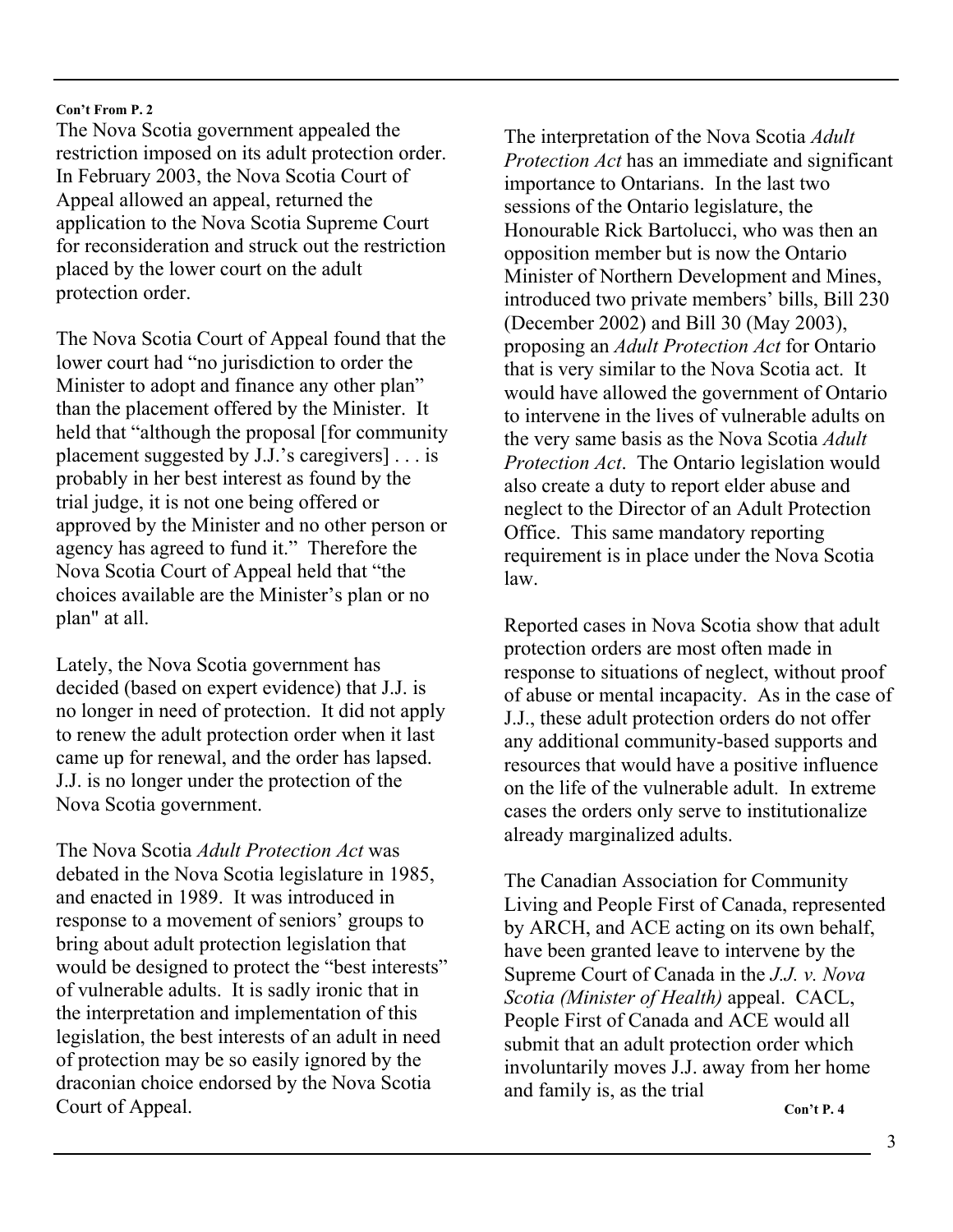judge found, against her best interests and would violate her *Charter* rights of equality, and of liberty and security of the person.

Section 15 of the *Charter* guarantees the right of the equal protection and benefit of the law. J.J., CACL and People First of Canada would argue that J.J. is treated differentially to her disadvantage, and is discriminated against on the basis of her developmental and other disabilities if the *Adult Protection Act* were interpreted as decided by the Nova Scotia Court of Appeal.

ACE would also intervene on the basis of section 7 of the *Charter*, which guarantees the right of "liberty and security of the person, and the right not to be deprived thereof except in accordance with the principles of fundamental justice." J.J.'s confinement to an institution against her wishes forms a deprivation of liberty. An involuntary move to a hospital so far from her community would interfere with her most intimate personal relationships and her own "fundamental personal choices". This state interference in her life would have a serious and profound effect on her psychological integrity, thereby compromising her security of the person. These interventions were found by the trial judge to be against J.J.'s best interests, and the Nova Scotia Court of Appeal did not disturb that finding.

ACE would submit that state interventions of this type, that do not accommodate J.J.'s best interests, are arbitrary because they are based on financial considerations without reference to the individual needs and circumstances of the vulnerable adult. Chief Justice MacLachlin, in dissent in *Rodriguez v. British Columbia (Attorney General)* (1993) (S.C.C.), held that arbitrariness is antithetical to the concept of fundamental justice, and on that basis would

have found that assisted suicide laws were unconstitutional. Similarly, ACE would argue that an arbitrary state intervention that compromises the liberty and personal security of a vulnerable adult is not made in accordance with the principles of fundamental justice and thereby violates section 7 of the *Charter*.

Although a direct *Charter* challenge to the constitutional validity of the Nova Scotia *Adult Protection Act* has not been made, ACE and others would submit the legislation must be read in a way that is consistent with *Charter*  values. A *Charter* breach would not arise if the legislation were properly interpreted and implemented in a way that respects all *Charter*protected rights and freedoms, including the rights of equality and of liberty and security of the person. Adult protection legislation, to be constitutionally valid, should not authorize an adult protection order that violates the *Canadian Charter of Rights and Freedoms.*

In the meantime, the Nova Scotia government brought a motion to quash the appeal for mootness, since J.J. is no longer under government protection. The Supreme Court has denied the motion stating that "the Court is of the view that despite the fact that the issue is technically moot, there are good reasons for hearing this appeal, and the Court is prepared to exercise its discretion in that regard". The way in which an adult protection order is made continues to be of fundamental importance to any vulnerable adult in Nova Scotia who could be subjected to such an order.

Importantly, for Ontarians, the interpretation of the Nova Scotia *Adult Protection Act* could also have a chilling effect on vulnerable adults in Ontario, and their families, if adult protection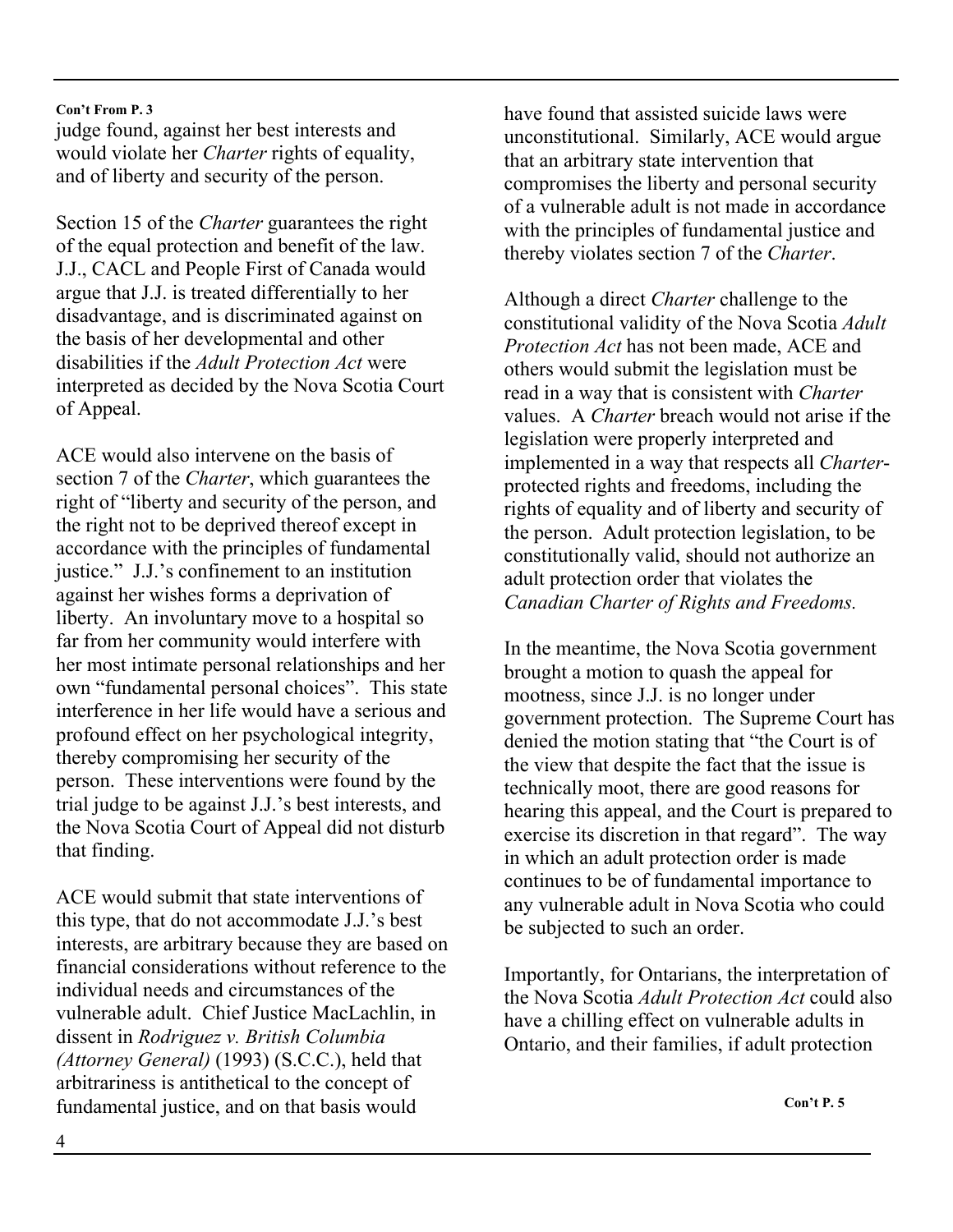legislation of the type proposed by the Honourable Mr. Bartolucci were introduced in Ontario. One might think that protecting the "best interests" of a vulnerable adult would be within the inherent jurisdiction of a court. However, if the Nova Scotia Court of Appeal decision in *J.J. v. Nova Scotia (Minister of Health)* were allowed to stand, courts could be saddled with a "take-it-or-leave-it" approach that does not add any resources and does not accommodate the best interests of a vulnerable adult.

ACE does not support adult protection of this type, and would hope at least that if enacted it would be read consistently with the *Canadian Charter of Rights and Freedoms*. ◊

## **June Is Seniors' Month**



…. An annual celebration in which Ontario recognizes the contributions of the province's 1.54 million seniors. This year's theme is *Active Living: Active in Mind, Body and Spirit.* Regardless of mobility or ability, seniors are active in an increasing number of ways, and this year's theme recognizes that activity doesn't have one definition. Activity of all kind, not just physical, is acknowledged and celebrated. Increased activity leads to a healthier lifestyle and contributes to a healthy Ontario.

Seniors' Month activities are taking place in communities across the province. For a listing of events visit www.gov.on.ca/citizenship/seniors.

## *ACE 1984 – 2004 Celebrating 20 Years*

ACE and U of T Law School are working to establish a lecture series on law and aging, the first of which will be delivered in connection with the November AGM. Chief Justice Roy McMurtry will be the AGM keynote speaker. Watch for further announcements.

## BOOK *Tribunal Decision Challenges Funding Structure of Ontario's Home Care System*

By George T. Monticone, Barrister & Solicitor

✄✄✄✄✄✄✄✄✄✄✄✄✄✄✄✄✄✄✄

A recent decision of the Health Services Appeal and Review Board in *Black v. CCAC Ottawa-Carleton* has the potential to rock the foundations of the Ontario home care system. The Board, in an order dated March 12, 2004, reversed the decision of the Community Care Access Centre (CCAC) to eliminate most of the Mr. Black's homemaking services. The services were reduced by the CCAC because of funding problems. The order directs the CCAC to revise Mr. Black's plan of service to restore most of the homemaking services that were taken away in April of 2002. The Board says

that CCACs do not have legal authority to change a client's care plan because of funding concerns. CCACs can only alter a care plan if the client's needs and circumstances justify the change. Since many of the over 40 CCACs in Ontario reduce or eliminate services in the face of funding difficulties, this decision has profound implications for the delivery of home care in the province.

Unfortunately, Mr. Black's victory is somewhat of an illusion as the Board also ordered that the CCAC place him on a waiting list for those services that are to be restored to him that are not immediately available. Mr. Black is now on a waiting list for homemaking services. He does not know how long he will be on the waiting list or whether he will ever again receive homemaking services. This aspect of the Board's decision may be open to legal challenge.

 **Con't P. 6**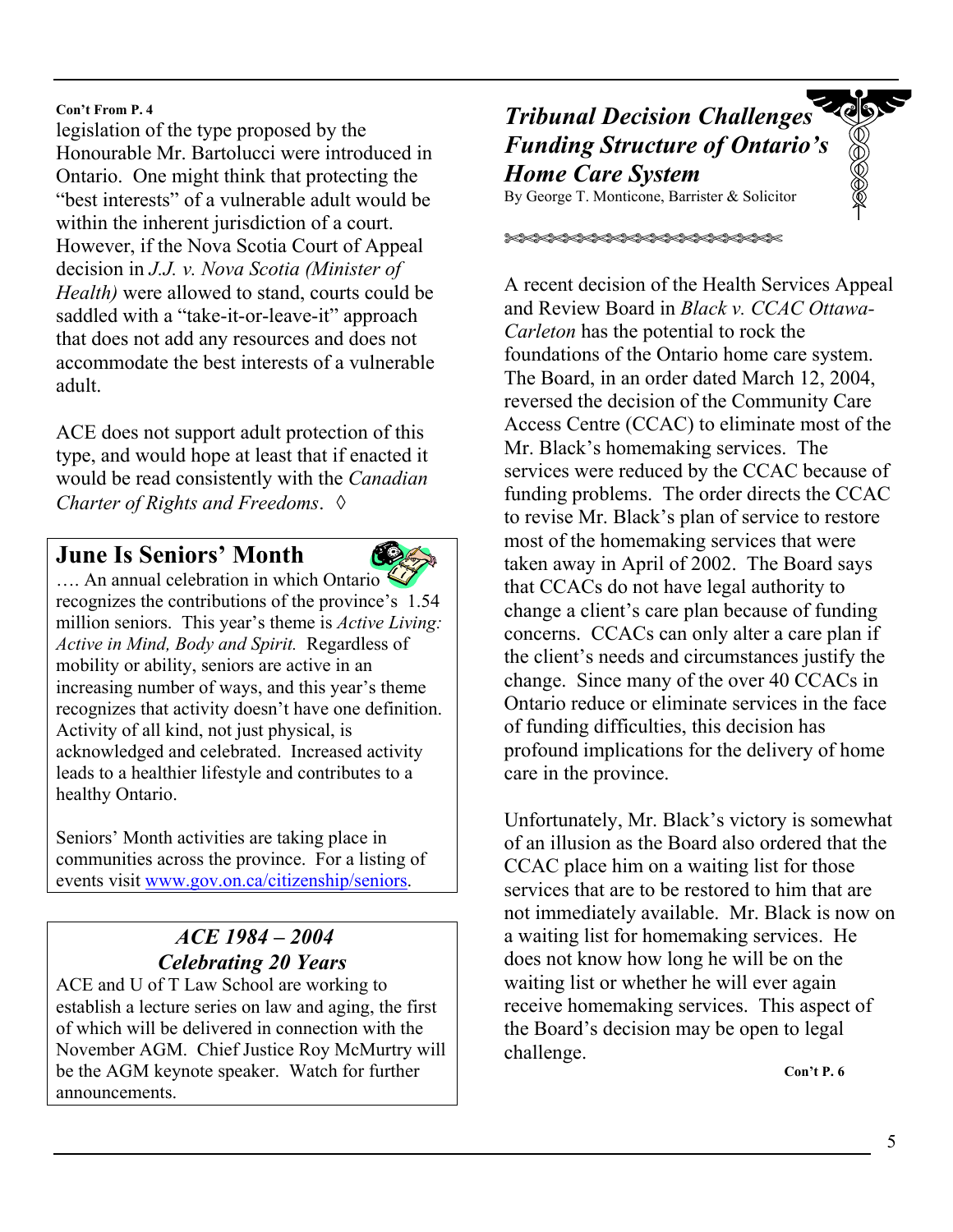The Board has yet to release its decision with reasons. However, in the March  $12<sup>th</sup>$  order, the Board commented that it found as a fact that Mr. Black's condition and circumstances and his requirements for service did not change during the relevant period of time. The Board also found that the reduction in services was the result of a shortage of resources at the CCAC (a shortage of funding). CCACs are funded almost entirely by the provincial government. The Board said that the CCAC's "authority to revise a plan of service is limited by section 22(2) of the *Long-Term Care Act* (LTCA) to "when the person's requirements change"." In other words, a CCAC has no legal authority to reduce or eliminate services being provided to a client because of funding shortages. It can only do so if the client's needs change.

The provincial government provides each of the CCACs in Ontario with a fixed amount of funding for the fiscal year. If the demand for services is higher than anticipated, the funding envelope will not cover the complete cost, with the result that persons who need services towards the end of a fiscal year will be completely denied. In order to avoid this drastic outcome, CCACs engage in a constant juggling act, adjusting service levels based on the amount of money left in the coffers and estimates of demand for the remainder of the year. This approach to service delivery results in clients feeling like they are at the end of a yoyo string. They may for a time get services they need, then are told they can no longer have some of those services, only to find a few months later that some or all of the services are restored. Such a system is highly unsatisfactory, both for clients who depend on these important services, and CCACs who are constantly squeezed between legitimate client demands and the fixed amount of funding available to them.

The Board in the *Black* decision has said that this constant adjusting of service levels cannot continue as CCACs have no authority to parcel out services based on funding considerations. The decision has the implication that the provincial government must provide funding on an open-ended basis, to permit CCACs to continue providing services to those who need them, in much the same way as social assistance and other programs are funded. The *Black* decision supports what some home care advocates have been saying for many years. Home care services are too important to be funded on a fixed envelope basis. They should be seen as an integral part of the health care system and funded accordingly.  $\diamond$ 

# *New* **Nursing Home Complaints Hot Line**



On January 22, 2004, the Provincial Government announced "*Infoline*", a new toll-free phone service designed to give the public a point of access to information and to make a complaint about a longterm care facility (a nursing home or home for the aged). *Infoline* will make a referral to the appropriate Ministry of Health and Long-Term Care regional office. The matter will either be forwarded to the regional office, or the caller will be provided with the contact information for the office. In either case, a *Compliance Advisor* from the regional office will provide the information and/or assist with any complaints. In the case of urgent problems, Registered Nurse *Compliance Advisors* are available to return calls in a timely manner. The *Infoline* Call Centre is located at Queen's Park and is open from 8:30 a.m. to 7:00 p.m., seven days a week.

**Hotline number 1-866-434-0144**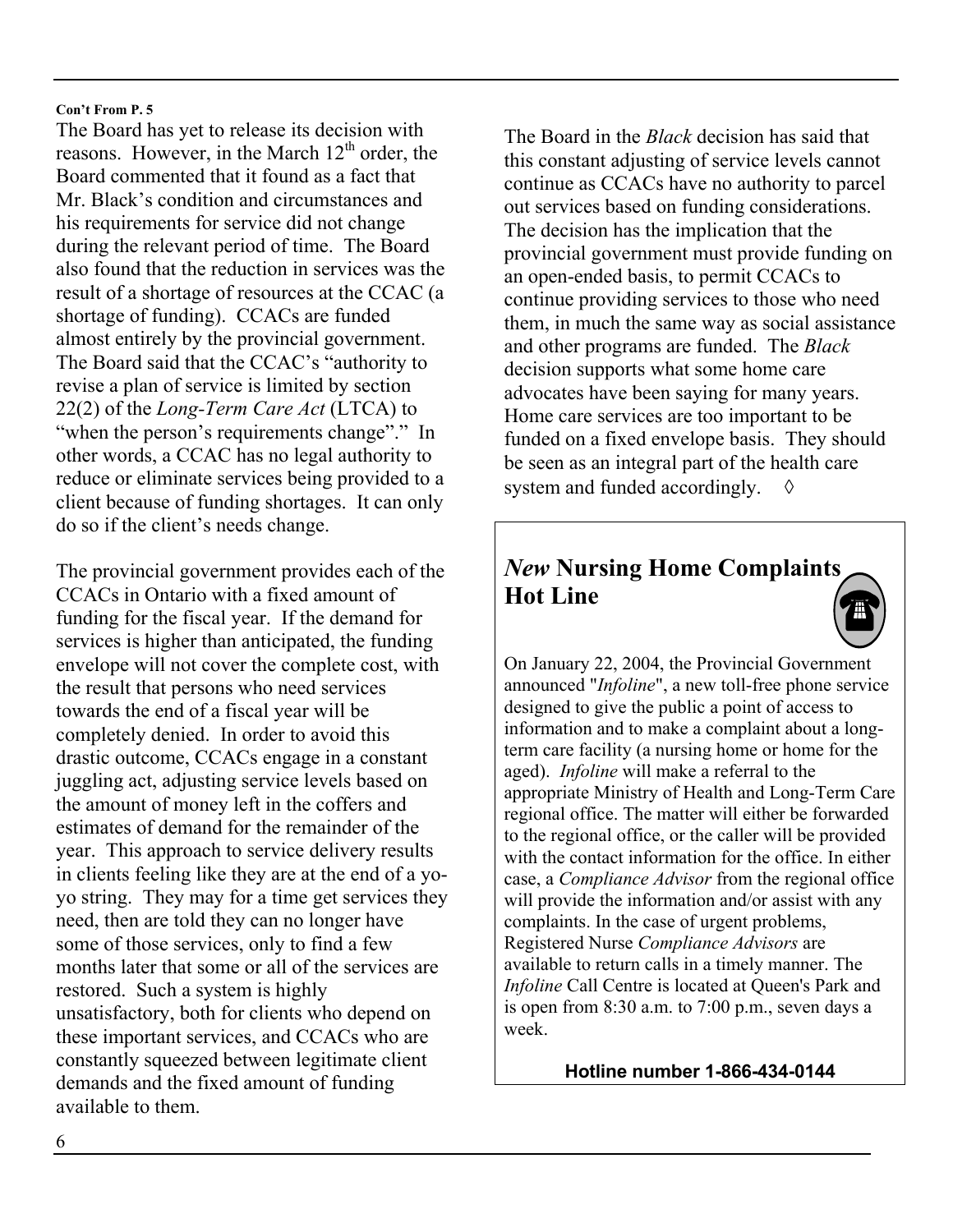**SENIORS ARE NOT BED BLOCKERS: The Real Story on Your Rights When Transferring from Hospital to a Long-Term Care Facility** 

By Judith Wahl, Barrister & Solicitor

**Can a hospital discharge planner insist that I move from the hospital into a long-term care facility that I do not want to go to?** 

**If I am a hospital patient, can the hospital staff tell me which facilities or kinds of facilities I must choose if I need long-term care but cannot move back home?** 

**Does a hospital have the legal right to charge me \$800 per day if I refuse to accept accommodation in a nursing home that I don't want to move to?** 



ACE staff are asked these questions almost weekly by seniors and their families from all over the province. Most hospitals in Ontario have policies directing that if a hospital patient no longer needs acute care, or is considered "stable", but still needs long-term care, that patient is asked to apply for admission to those long-term care facilities where beds are available or accept the first available bed. If the patient fails to cooperate, the hospital may threaten to charge a very large per diem of between \$500 and \$800 for every day the patient remains in the hospital. The seniors are accused of being "bed-blockers" if they refuse to transfer to a place where they don't want to live.

These hospital policies are highly questionable. As will be argued below, hospitals do not have

the legal authority to create such policies. The policies seem to be an attempt to override the legislation dealing with the admission into longterm care, which legislation recognizes the senior's right to choose the long-term care facility where they wish to live.

## **Why is there a problem?**

It is understandable that hospitals work to free up acute care beds for admissions from the emergency room and other parts of the hospital. However, forcing seniors into facilities that they do not want to go to is a recipe for disaster. Some of these forced placements are in locations far from the senior's family and friends, resulting in isolation from the very supports that the senior needs in order to adjust to long-term care, to recover from their illness, or to maintain a good quality of life. Some of these placements are in facilities that are inappropriate to the senior's care needs. Some long-term care facilities are not up to a good standard and it is understandable why a senior or their family may not want to move into that facility, even for a short period of time. In some cases the senior who has a low income can't move because there is no bed at a "basic" rate available in any long-term care facility in their catchment area. The available beds may all be in private or semi-private rooms that the senior cannot afford. This happens because facilities are permitted to keep 60% of the beds as preferred accommodation, regardless of whether there is a long waiting list for basic accommodation.

Hospitals face a very real problem in trying to meet the needs of all persons requiring acute care, but the solution is not to force seniors needing long-term care into facilities that are not of their choice. The shortage of acute care beds in hospitals is not caused by those needing **Con't P. 8**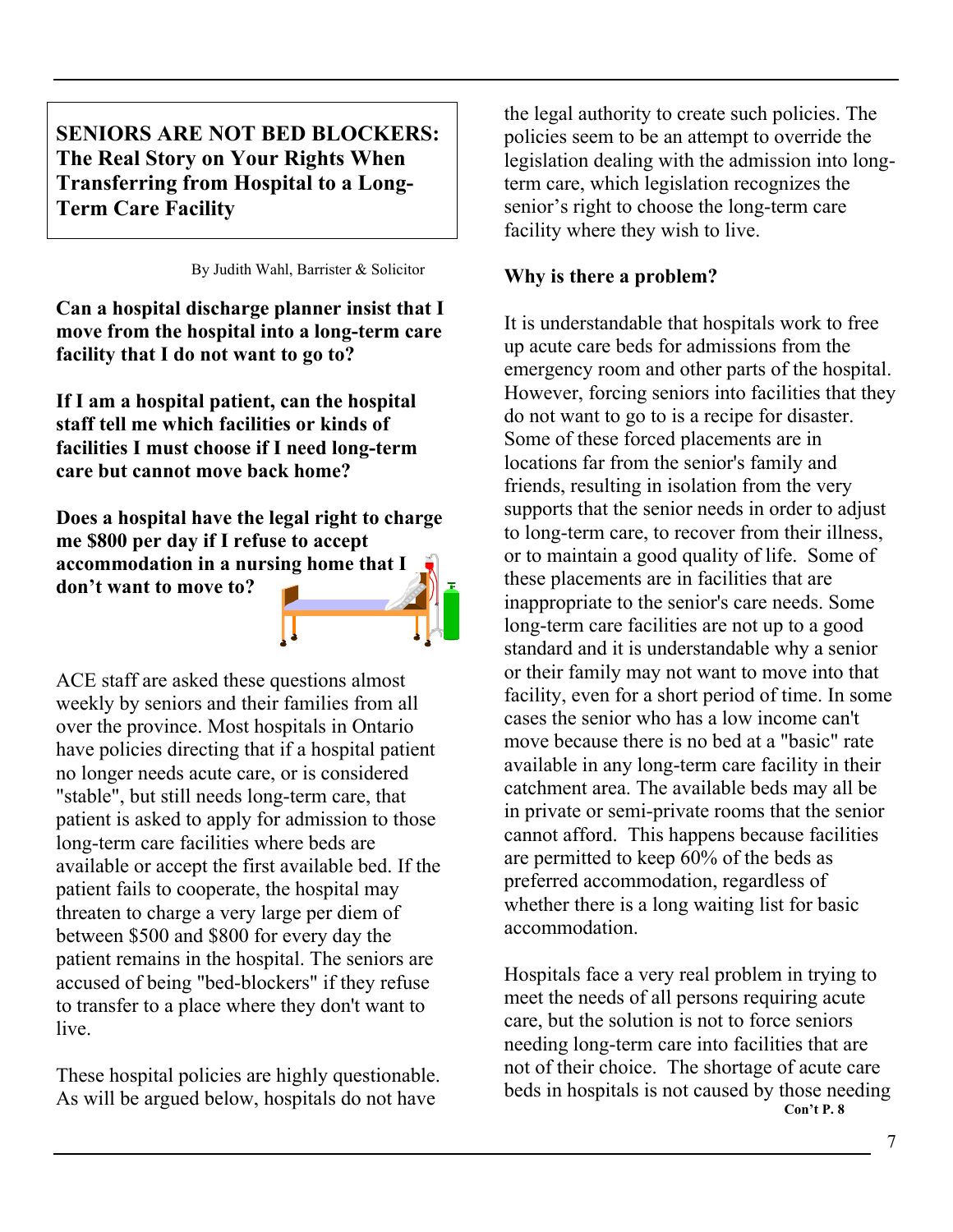long-term care. There are several reasons why this problem exists as already indicated including:

- 1. the lack of adequate home care in the community,
- 2. the shortage of supportive housing programs where people can get assistance with activities of daily living as well as accommodation,
- 3. the poor quality of care in some long-term care facilities which make them undesirable,
- 4. the shortage of the more affordable "basic" accommodation in long-term care facilities, and
- 5. the lack of beds in specific areas of the province that did not get additional beds in the expansion that took place over the last several years.

These problems need to be resolved on a larger scale. Individual seniors should not be asked to bear the burden of the problems in our health system by being forced to move into facilities that are not their choice.

## **What is the law that applies in these situations?**

Regulation 965 of the *Public Hospital Act* states that if a patient is no longer in need of treatment in the hospital, the attending physician or certain other health professionals may order the discharge of the patient and communicate that discharge to the patient. Where such an order has been made, the hospital shall discharge the patient and the patient shall leave the hospital on the date set out in the discharge order. The administrator of the hospital may grant permission for a patient to remain in the hospital for a period of up to twenty-four hours after the date set out in the discharge order. The

decision needed to discharge a patient should be a medical decision.

There are four things that may happen when a patient gets a notice of discharge:

- 1. The hospital may allow the patient to remain in the hospital until the patient can find an appropriate long-term care facility.
- 2. The hospital may transfer the patient to the street or to a house.
- 3. The hospital may transfer the patient to a long-term care facility.
- 4. The patient may be charged a high per diem for remaining in hospital.

## **Transfer to the street or to a house**

If the hospital decides to choose this alternative, and there is no care available at home or in the streets, the hospital or discharging doctor may be held liable for negligence if harm results**.**  According to Regulation 856 of the *Medicine Act* dealing with "Professional Misconduct", doctors are under a general duty to not abandon patients in their care. For the purposes of the *Health Professions Procedural Code,*  professional misconduct includes:

" Discontinuing professional services that are needed unless,

- i. the patient requests the discontinuation,
- ii. alternative services are arranged, or
- iii. the patient is given a reasonable opportunity to arrange alternative services."

## **Transfer to a long-term care facility without consent**

This alternative violates the *Nursing Homes*  **Con't P. 9**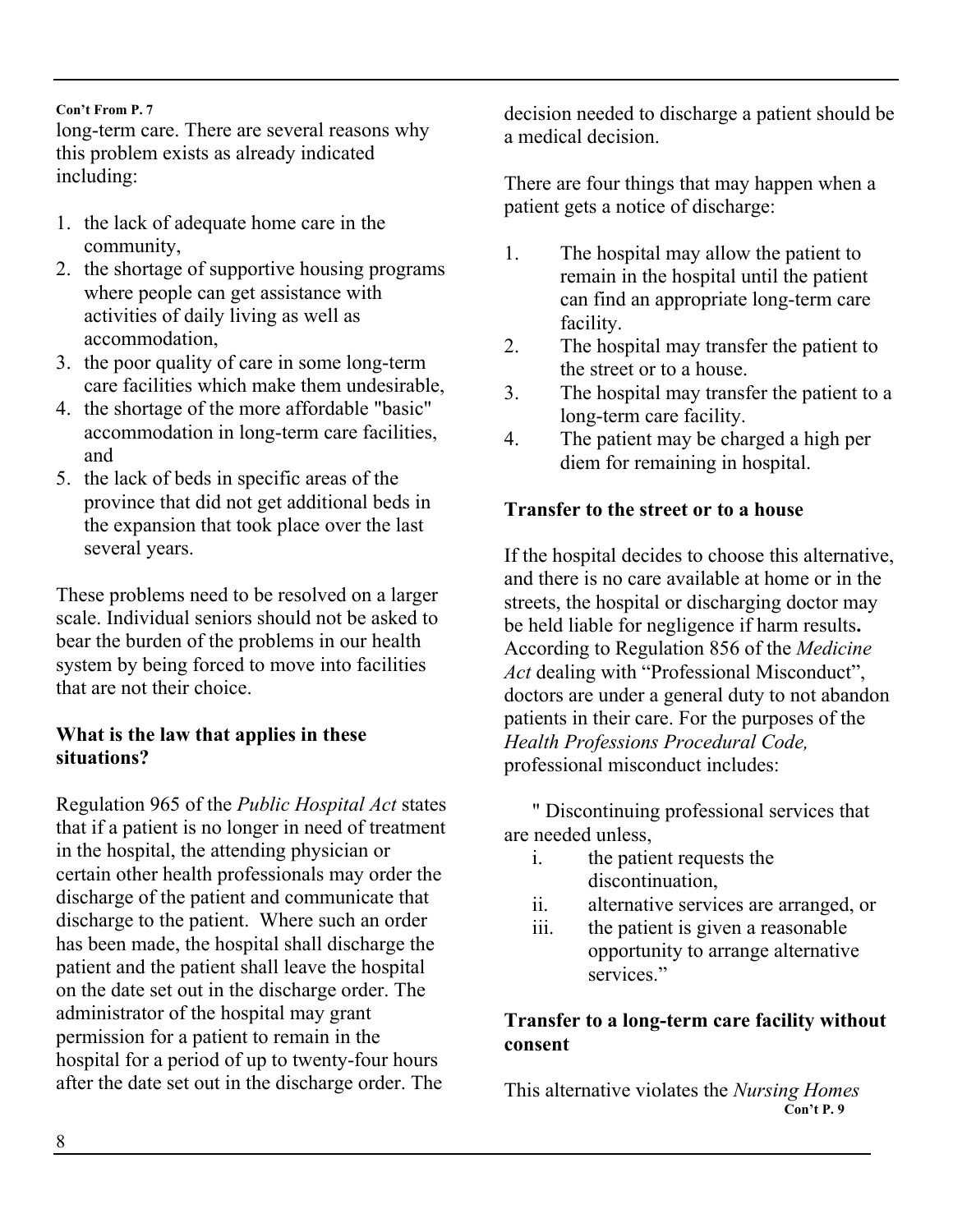*Act, Homes for the Aged and Rest Homes Act,*  and the *Charitable Institutions Act*. All these Acts require that the person applying to a longterm care facility must give consent prior to admission. This is why the Community Care Access Centre which acts as gatekeeper to admission to facilities always seeks the consent of the patient (or his or her substitute if the patient is not capable in respect to admission).

If the patient has not applied to a particular facility, or does not agree to go there, the hospitals cannot legally transfer the patient. The hospital cannot REQUIRE a patient to pick particular facilities of the hospital's choice. That is not a consent. The hospital cannot require a patient to pick facilities that only have short waiting lists or empty beds. These can be suggested or promoted to the patient but the patient can't be ordered to choose those particular facilities.

## **Charge patient to remain in hospital**

This option is not legal except under certain circumstances. The *Canada Health Act* does not allow hospitals to charge patients for care and accommodation, but it does permit co-payments for chronic care in hospitals (s.19(1), s.19(2)). A physician must first consider whether a patient needs chronic care before charging the patient. Chronic care is not defined in the *Canada Health Act*.

The charge can only be for accommodations and meals, and not for medical services.

Regulations under the *Health Care Accessibility Act* permit hospitals to charge persons awaiting transfer to long-term care for accommodation and meals under section 10 of Regulation 552 of the Revised Regulations of Ontario (regulation under the *Health Insurance Act*). A

person who is assessed by a physician as needing "chronic care and is more or less permanently resident in a hospital or other institution" may be charged a per diem. The rate that can be charged is equivalent to the daily rate charged in standard (basic) ward accommodation. There is no authority that would permit hospitals to charge the per diems that are usually quoted in these policies of \$500 to \$800 per day. The per diem that is "legal" is just over \$40.00 per day!

What is the solution to this dilemma? Hospitals, Community Care Access Centres, long-term care facilities, and the Ministry of Health and Long-Term Care need to work with seniors' advocacy groups, nursing groups, representatives from other health provider groups, and other Ministries that deal with housing and social supports to address the real reasons that the backup is taking place in the emergency room. Seniors should not be forced to take accommodation in places that are not suitable to their needs or quality of life when the real answer to this problem must come from a systemic response across several sectors in health, housing, and social services. This is a challenge that the Government of Ontario needs to take on if appropriate care and services are to be provided to all Ontarians, including seniors.

For more detailed information on this issue, please see *Long-Term Care Facilities in Ontario - The Advocates Manual* (3rd edition - January 2004), published by the Advocacy Centre for the Elderly. Order forms for this manual are available on the ACE website at www.advocacycentreelderly or by calling ACE at 416-598-2656.  $\Diamond$ 

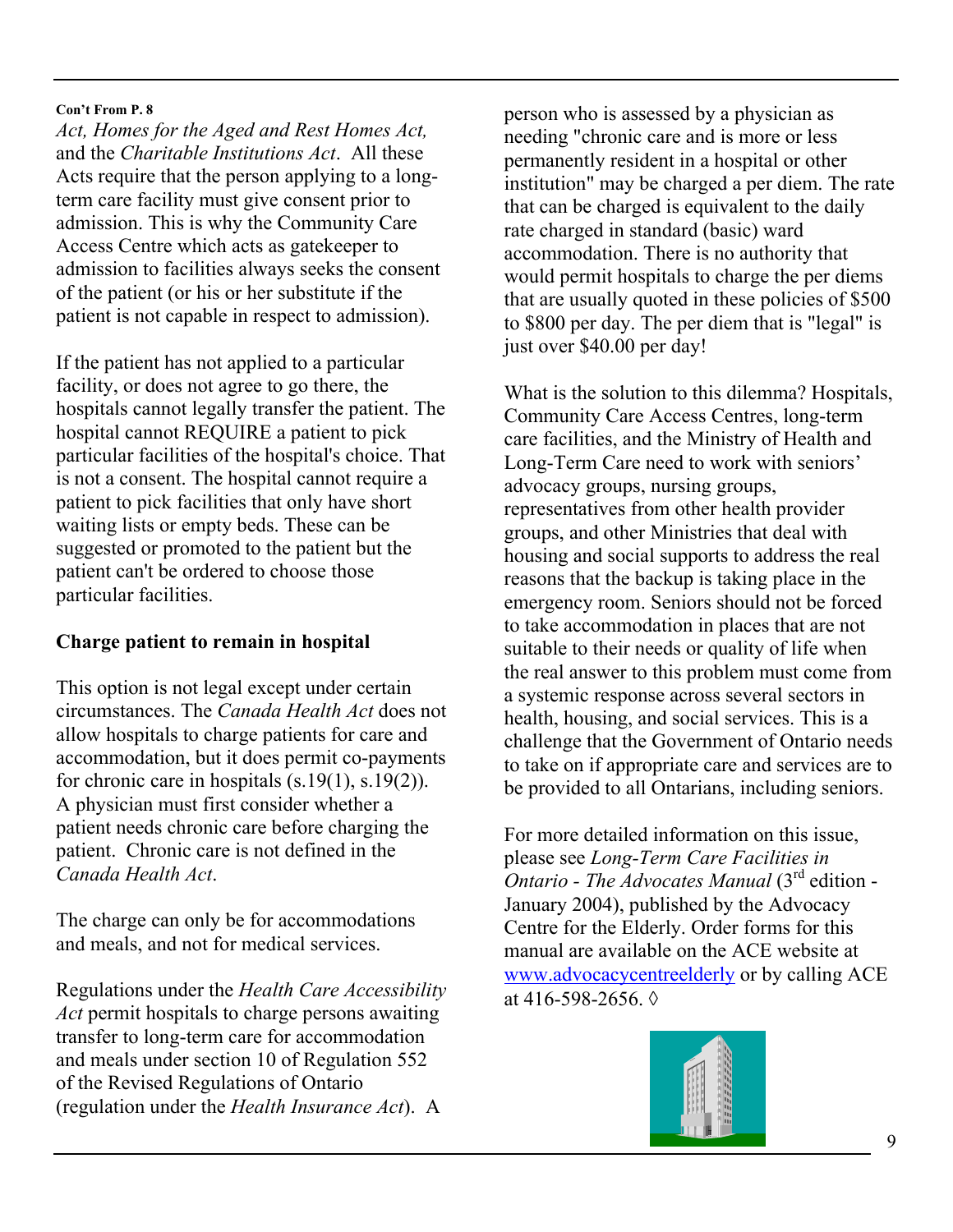# **BLUEPRINT FOR REFORM OF LONG-TERM CARE: Notes on the Monique Smith Report**

By George T. Monticone, Barrister & Solicitor

At the request of the Honorable George Smitherman, Minister of Health and Long-Term Care, a blueprint for reform of Ontario's long-term care system has been released. A "*Commitment to Care: A Plan for Long-Term Care in Ontario*" was written by Monique Smith, MPP for Nipissing and Parliamentary Assistant to Minister Smitherman. The Report includes many proposals for change that would improve the quality of life for Ontario's 70,000 long-term care residents. The Smith Report was compiled after visiting over 20 facilities and interviewing a wide cross-section of stakeholders, and it may be obtained free of charge on-line at www.gov.on.ca/health (public information/ministry reports). The recommendations in the Report fall under five headings: Improved Quality of Life, Public Accountability, Standards and Compliance, Staffing and Administration, and Legislation and Funding. The brief discussion below highlights just some of the most significant recommendations.

Full credit must be given to Minister Smitherman for responding in a positive fashion to a recent series of media articles about the deplorable conditions found in some Ontario long-term care facilities. The Minister has promised a "revolution" to ensure "our loved ones in long-term care homes live out their days in dignity" (news release May 11, 2004).

## **Improved Quality of Life**

The central recommendations in this section of the Report are philosophical in nature. The main message is that long-term care facilities must do more to create a "home" environment. This message underscores the guiding principle of the Resident's Bill of Rights that a facility "is primarily the home of its residents". Taken seriously, this

principle has profound implications for life in a facility. Among other things, it implies that residents should not all be subjected to the same routine every day. Individual needs and preferences must be respected. A holistic approach to care based on individual resident needs is encouraged. Where possible volunteers and the community must be encouraged to participate in the life of the facility. The Smith Report recommends that money be made available for the creation of Family Councils to augment Residents Councils in each facility. The Ministry is also encouraged to do more to ensure that the public is better informed about long-term care.

The Report recommends that every home have at least one palliative care room in order to provide better care for those who are dying. In recognition of the blackout experienced in Ontario in August of 2003, the Report recommends that homes be required to have a power contingency plan.

## **Public Accountability**

The Ministry has introduced a toll-free complaint line (ACTION line) that a resident or member of the public may use to make a complaint, ask a question, or express concerns (1-866-434-0144). In addition, the Ministry has already instituted surprise annual inspections of facilities and the Smith Report calls for surprise targeted inspections.

The Report calls for a number of other accountability measures including:

\*shorter time-frames to address serious noncompliance issues (the Report suggests six weeks, however for some issues this may be far too long);

\*a public website maintained by the Ministry with information to help someone choosing a facility to include annual inspection reports, checklists developed by advocacy groups such as Concerned Friends, and detailed factual information about each facility in Ontario --- Minister Smitherman promised to launch such a website within four months in his May 11, 2004 news release); **Con't P. 11**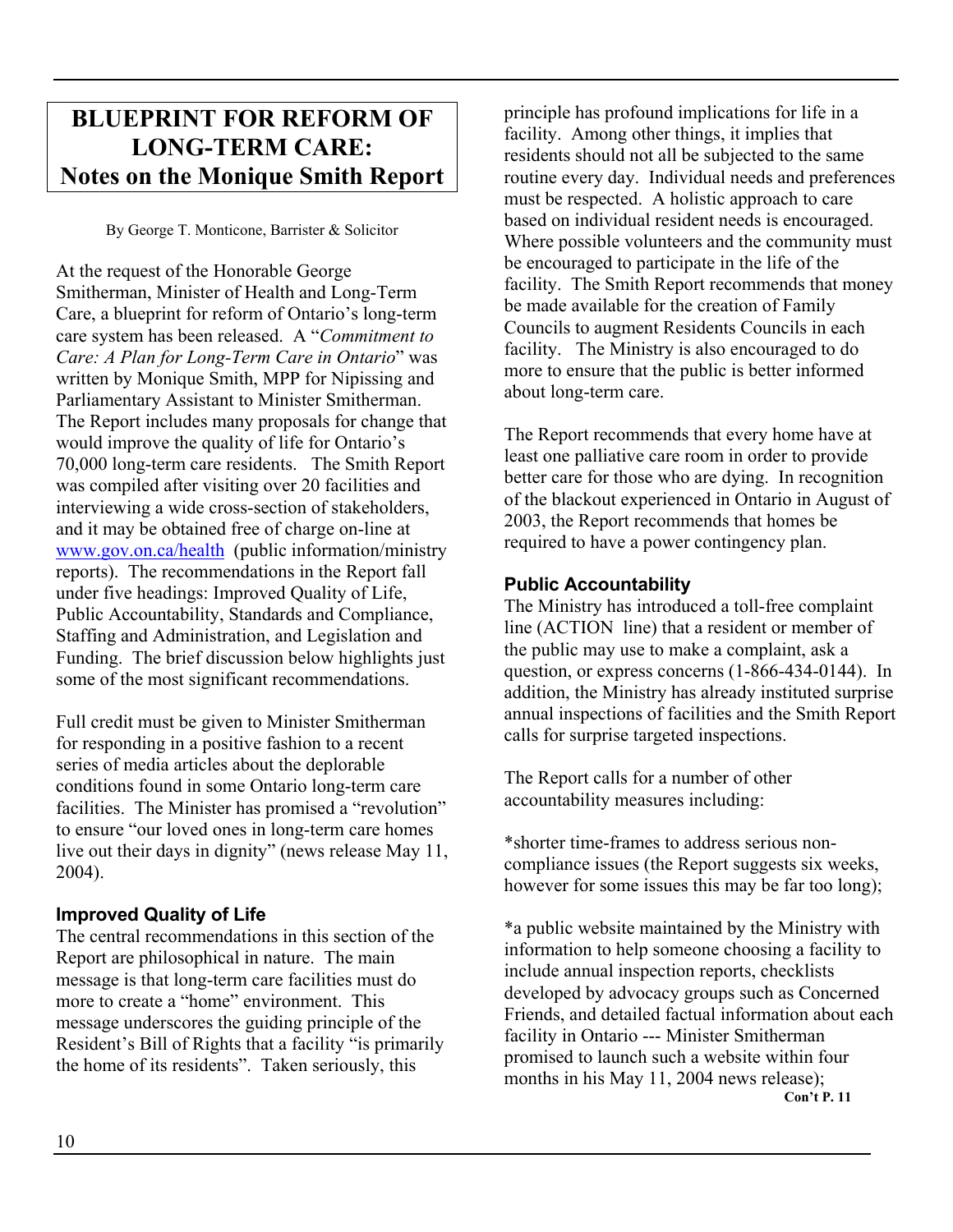\*better measures for dealing with abuse, including a broader range of penalties for abusers;

\*stricter enforcement of requirements for facilities to post information;

\*consideration be given to developing an Ombudsman for residents in long-term care or a system of advocates (the work of ACE is commended in the Report and the suggestion is made that it play a more province-wide role)

#### **Standards and Compliance**

The Report recommends that clear, enforceable, resident-focused standards of care be developed. The process of changing existing standards of care is already well under way with the Ministry hosting several detailed consultations with stakeholders, including advocacy and consumer groups. Reforming care standards is the backbone of a serious reform of the long-term care system.

Currently "compliance advisors" perform a dual function for the Ministry. They both advise facilities as to what legislation and Ministry policies expect of them, and they also investigate complaints and conduct inspections. The Smith Report proposes that these two functions be split, and that a separate inspection/enforcement branch be created. Inspectors should carry out "tougher" inspections.

To ensure that better inspections are carried out, the Smith Report includes two major recommendations. Standards for conducting inspections should be developed. In addition, inspectors should be given a larger arsenal of enforcement measures to enable them to deal effectively and fairly with offences and infractions. A range of enforcement measures should be developed in recognition of the fact that offences vary from minor to very serious, and that some offences must be rectified swiftly whereas time may not be as critical a factor in other cases. The Report recommends a Risk Framework be developed identifying graded offences and a range of possible penalties. This approach is used in the United States, and a sophisticated "framework" has

been developed that should prove to be a useful guide.

Annual inspection reports are to be posted in an easily accessible location with fines for failure to do so. The Report recommends that inspectors be required to review the annual inspection report with Residents' and Family Councils, and with the Board of Directors of the facility or at an annual general meeting convened for that purpose, to which residents, family members, and the local MPP are invited. It is also recommended that inspectors be required to provide copies of the annual inspection reports to the local Community Care Access Centre, the local MPP, Concerned Friends of Ontario Citizens in Care, and the ACE.

In order to ensure that individuals who would benefit from more care at home or in smaller community-based homes, the Report recommends redirecting funding to home care and other community alternatives. This recommendation acknowledges that some individuals are more appropriately cared for at home or in smaller settings than the typical long-term care facility.

## **Staffing and Administration**

The Smith Report calls for increased funding to improve care given to residents. The Report goes on to say that such funding should be directed to achieving specific outcomes, and an annual review must be conducted to ensure that the funding is being used appropriately. To improve care, increased funding should go directly to nursing and care. Presumably this means that more nurses, health care aids, and personal support workers should be hired. The Minister has promised \$191 million to hire 600 new nurses and 1400 other frontline staff including personal support workers, dietitians, activities coordinators, therapists, and nurse practitioners (news release, May 11, 2004).

The everyday life of residents would be greatly enhanced by three very specific recommendations in the Report. In the first place, it is recommended that more attention be paid to the

**Con't P. 12**